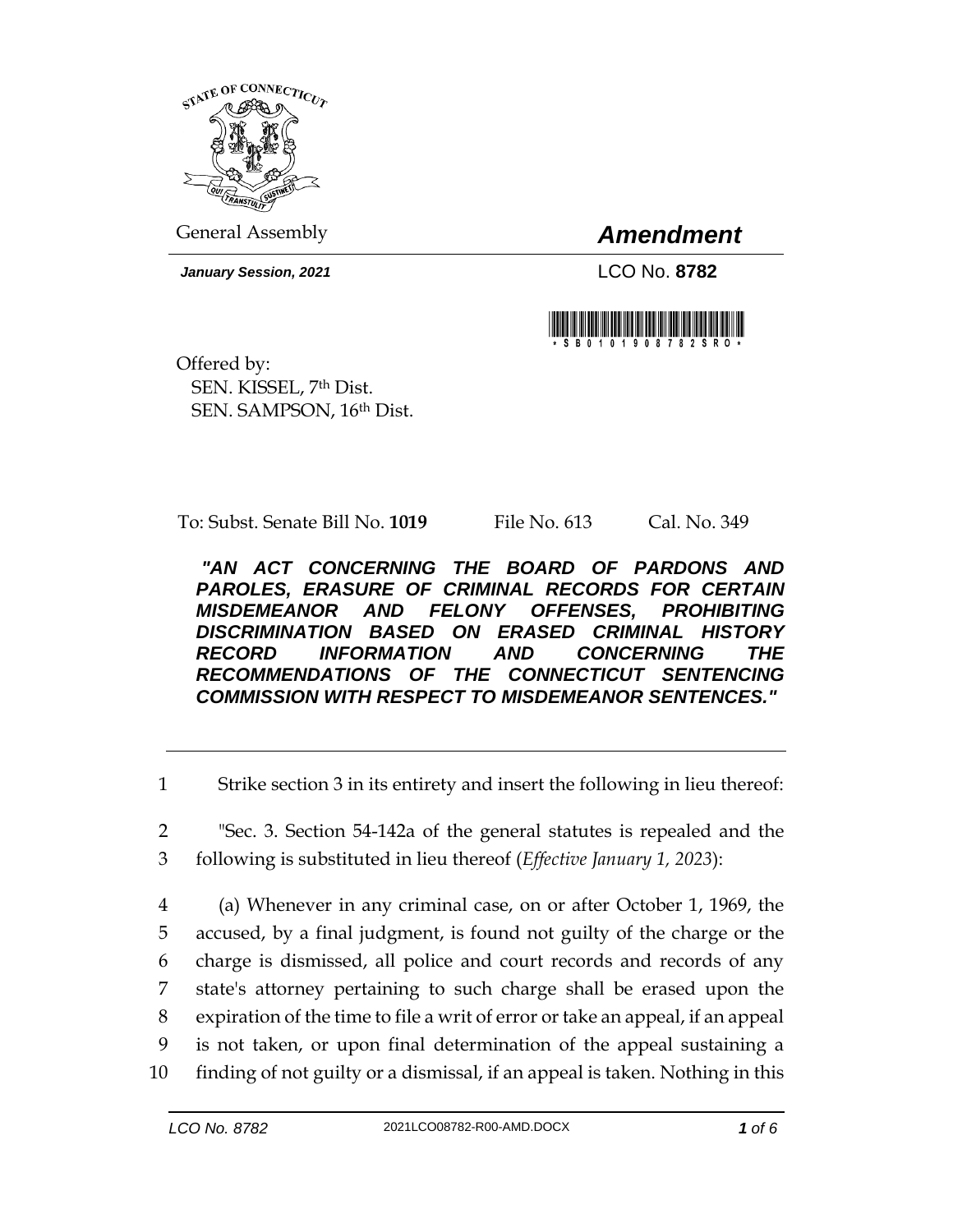subsection shall require the erasure of any record pertaining to a charge for which the defendant was found not guilty by reason of mental disease or defect or guilty but not criminally responsible by reason of mental disease or defect.

 (b) Whenever in any criminal case prior to October 1, 1969, the accused, by a final judgment, was found not guilty of the charge or the charge was dismissed, all police and court records and records of the state's or prosecuting attorney or the prosecuting grand juror pertaining to such charge shall be erased by operation of law and the clerk or any person charged with the retention and control of such records shall not disclose to anyone their existence or any information pertaining to any charge so erased; provided nothing in this subsection shall prohibit the arrested person or any one of his heirs from filing a petition for erasure with the court granting such not guilty judgment or dismissal, or, where the matter had been before a municipal court, a trial justice, the Circuit Court or the Court of Common Pleas **[**with the records center of the Judicial Department**]** or in the Superior Court where venue would exist 28 for criminal prosecution, and thereupon all police and court records and records of the state's attorney, prosecuting attorney or prosecuting grand juror pertaining to such charge shall be erased. Nothing in this subsection shall require the erasure of any record pertaining to a charge for which the defendant was found not guilty by reason of mental disease or defect.

 (c) (1) Whenever any charge in a criminal case has been nolled in the Superior Court, or in the Court of Common Pleas, if at least thirteen months have elapsed since such nolle, all police and court records and records of the state's or prosecuting attorney or the prosecuting grand juror pertaining to such charge shall be erased, except that in cases of nolles entered in the Superior Court, Court of Common Pleas, Circuit Court, municipal court or by a justice of the peace prior to April 1, 1972, such records shall be deemed erased by operation of law and the clerk or the person charged with the retention and control of such records shall not disclose to anyone their existence or any information pertaining to any charge so erased, provided nothing in this subsection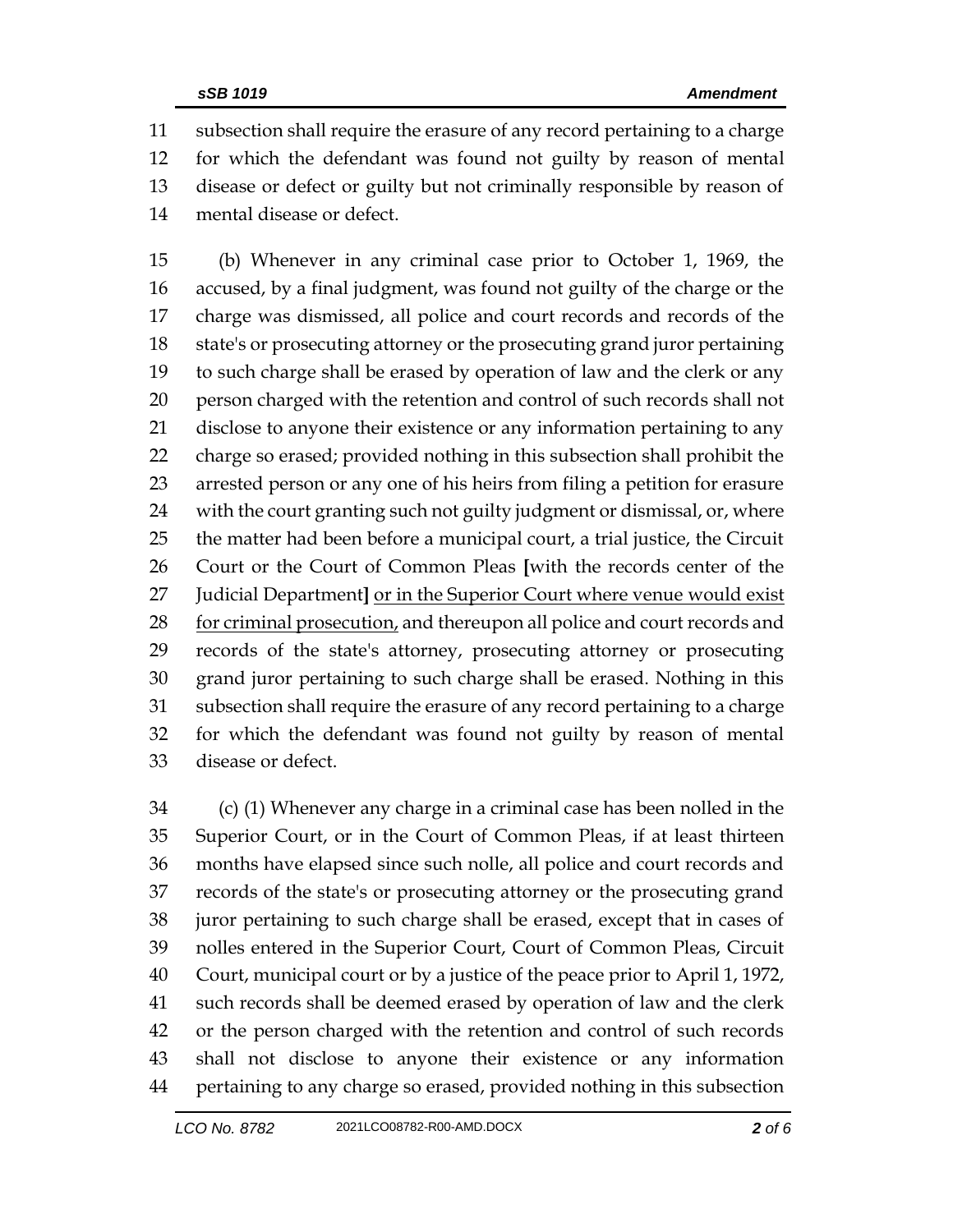shall prohibit the arrested person or any one of his heirs from filing a petition to the court **[**or to the records center of the Judicial Department, as the case may be,**]** to have such records erased, in which case such records shall be erased.

 (2) Whenever any charge in a criminal case has been continued at the request of the prosecuting attorney, and a period of thirteen months has elapsed since the granting of such continuance during which period there has been no prosecution or other disposition of the matter, the charge shall be nolled upon motion of the arrested person and such erasure may thereafter be effected or a petition filed therefor, as the case may be, as provided in this subsection for nolled cases.

 (d) (1) Whenever prior to October 1, 1974, any person who has been convicted of an offense in any court of this state has received an absolute pardon for such offense, such person or any one of his heirs may, at any time subsequent to such pardon, file a petition with the **[**superior court**]** Superior Court at the location in which such conviction was effected, or with the **[**superior court**]** Superior Court at the location having custody of the records of such conviction or **[**with the records center of the Judicial Department**]** if such conviction was in the Court of Common 64 Pleas, Circuit Court, municipal court or by a trial justice court, in the Superior Court where venue would exist for criminal prosecution, for an order of erasure, and the Superior Court **[**or records center of the Judicial Department**]** shall direct all police and court records and records of the state's or prosecuting attorney pertaining to such **[**case**]** offense to be erased.

 (2) Whenever such absolute pardon was received on or after October 71 1, 1974, such records shall be erased.

 (e) (1) Any individual who has ever been convicted of a misdemeanor in any court of this state may, provided at least three years have passed following the completion of any sentence imposed as a result of such 75 individual's most recent conviction for a misdemeanor or felony offense, 76 file a petition with the Superior Court at the location in which the most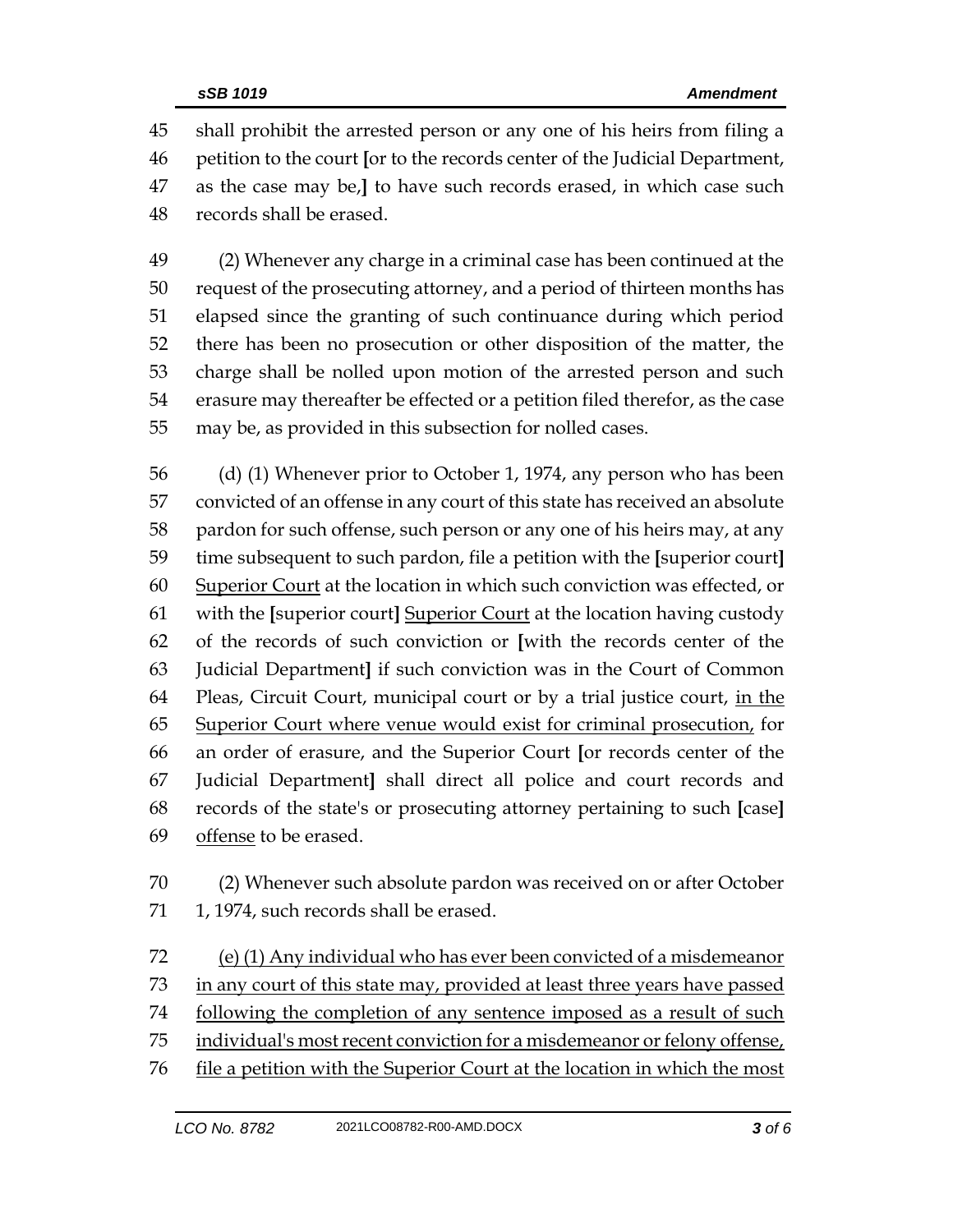| 77  | recent misdemeanor conviction was effected, or with the Superior Court      |
|-----|-----------------------------------------------------------------------------|
| 78  | at the location having custody of the records of such conviction or if such |
| 79  | conviction was in the Court of Common Pleas, Circuit Court, municipal       |
| 80  | court or by a trial justice court, in the Superior Court where venue        |
| 81  | would exist for criminal prosecution, for an order of erasure, and if such  |
| 82  | petition is in order, the Superior Court shall issue such order of erasure  |
| 83  | and direct all police and court records and records of the state's or       |
| 84  | prosecuting attorney pertaining to each such misdemeanor offense,           |
| 85  | except any misdemeanor that is a family violence crime, as defined in       |
| 86  | section 46b-38a, or that is a nonviolent sexual offense or a sexually       |
| 87  | violent offense, each as defined in section 54-250, to be erased.           |
| 88  | (A) Notice of the erasure shall immediately be sent to all persons,         |
| 89  | agencies, officials or institutions known to have information pertaining    |
| 90  | to the criminal history record information. Reasonable efforts shall be     |
| 91  | made to send notice of the erasure to the individual whose records have     |
| 92  | been erased not later than thirty calendar days after such erasure;         |
| 93  | (B) If an individual has been convicted of an offense in any court in       |
| 94  | this state and such offense has been decriminalized subsequent to the       |
| 95  | date of such conviction, such conviction shall not be considered when       |
| 96  | evaluating such individual's criminal history record information for the    |
| 97  | purposes of this subsection; and                                            |
| 98  | (C) Erasure under this subsection shall not occur in the case of any        |
| 99  | individual who has pending charges or an open criminal case in any          |
| 100 | jurisdiction.                                                               |
| 101 | (2) Nothing in this subsection shall limit any other procedure for          |
| 102 | erasure of criminal history record information or prohibit an individual    |
| 103 | from participating in any such procedure, even if such individual's         |
| 104 | criminal history record information has been erased under this              |
| 105 | subsection.                                                                 |
|     |                                                                             |
| 106 | $[(e)]$ $(f)$ $(f)$ The clerk of the court [or any person charged with      |
| 107 | retention and control of such records in the records center of the Judicial |

108 Department**]** or any law enforcement agency having information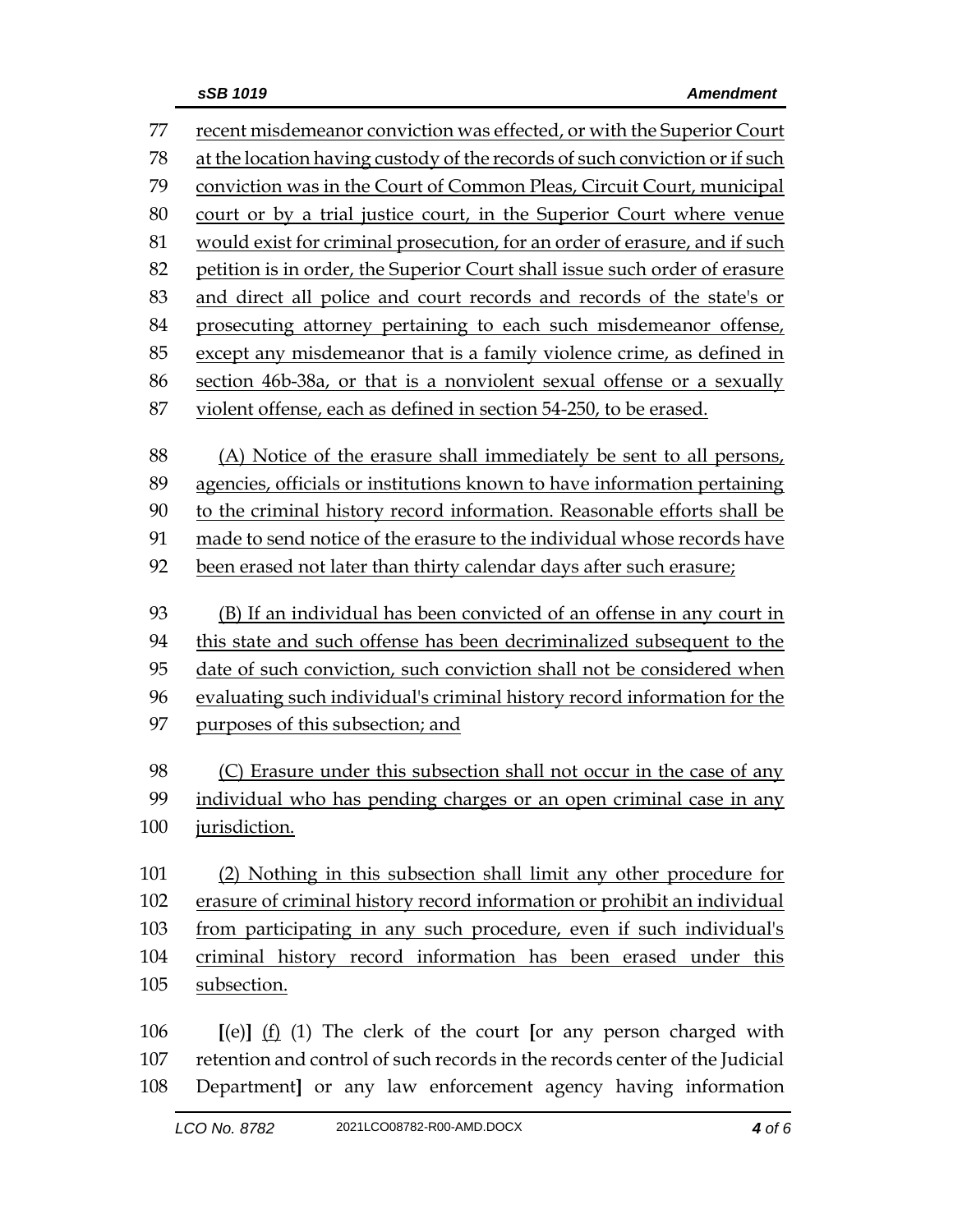contained in such erased records shall not disclose to anyone, except the subject of the record, upon submission pursuant to guidelines prescribed by the Office of the Chief Court Administrator of satisfactory proof of the subject's identity, information pertaining to any charge erased under any provision of this section and such clerk or person charged with the retention and control of such records shall forward a notice of such erasure to any law enforcement agency to which he knows information concerning the arrest has been disseminated and such disseminated information shall be erased from the records of such law enforcement agency. Such clerk or such person, as the case may be, shall provide adequate security measures to safeguard against unauthorized access to or dissemination of such records or upon the request of the accused cause the actual physical destruction of such records, except that such clerk or such person shall not cause the actual physical destruction of such records until three years have elapsed from the date of the final disposition of the criminal case to which such records pertain.

 **[**(2) No fee shall be charged in any court with respect to any petition under this section.**]**

 **[**(3)**]** (2) Any person who shall have been the subject of such an erasure shall be deemed to have never been arrested within the meaning of the general statutes with respect to the proceedings so erased and may so swear under oath.

 **[**(f)**]** (g) Upon motion properly brought, the court or a judge of such court, if such court is not in session, shall order disclosure of such records (1) to a defendant in an action for false arrest arising out of the proceedings so erased, or (2) to the prosecuting attorney and defense counsel in connection with any perjury charges which the prosecutor alleges may have arisen from the testimony elicited during the trial, or any false statement charges, or any proceeding held pursuant to section 53a-40b, or (3) counsel for the petitioner and the respondent in connection with any habeas corpus or other collateral civil action in which evidence pertaining to a nolled or dismissed criminal charge may